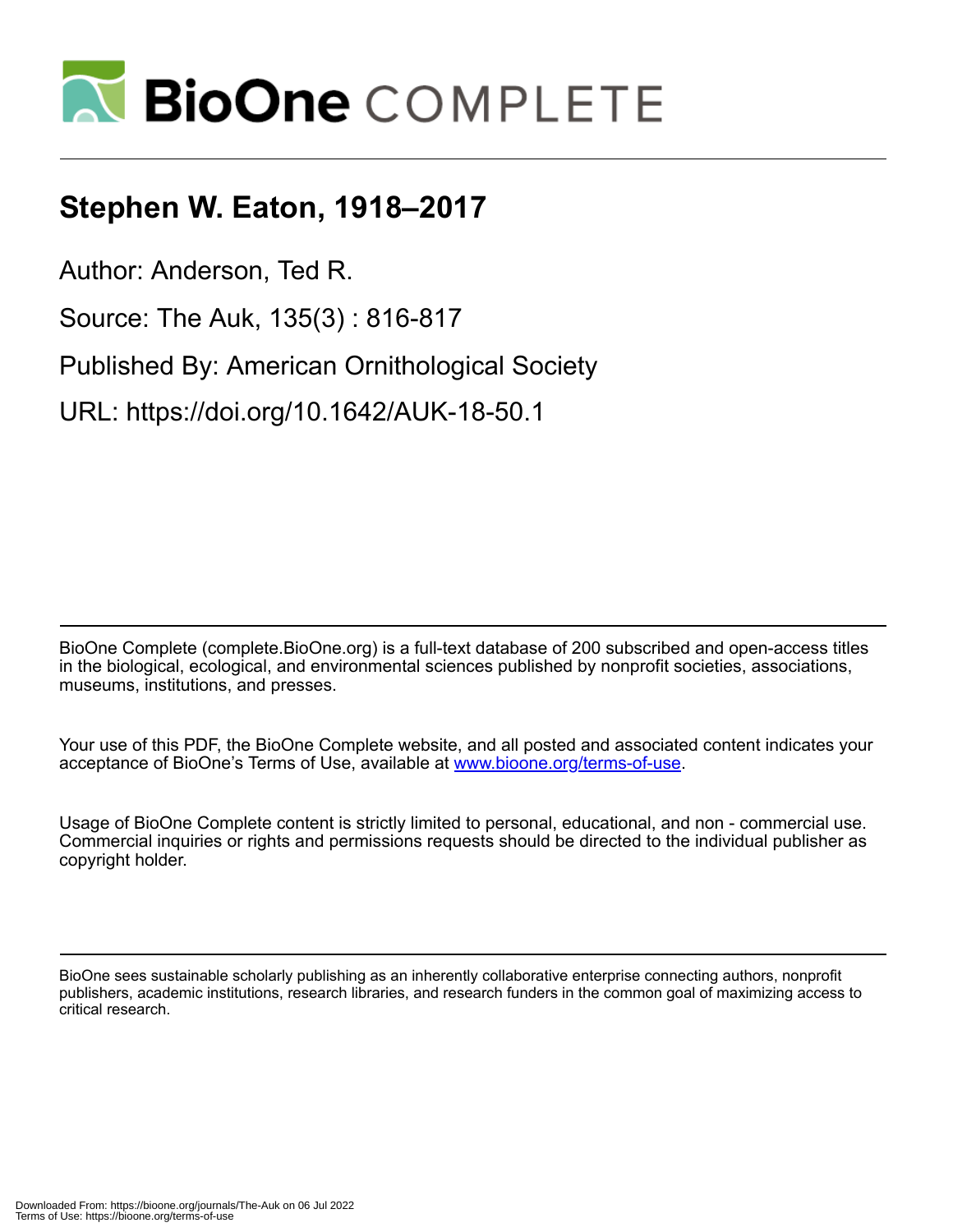

AmericanOrnithology.org

Volume 135, 2018, pp. 816–817 DOI: 10.1642/AUK-18-50.1

IN MEMORIAM

## Stephen W. Eaton, 1918–2017

Ted R. Anderson

Published June 27, 2018

Stephen W. Eaton, who joined the American Ornithologists' Union in 1942 and became an Elective Member in 1969, died on February 16, 2017, at the age of 98. Eaton's biological interests extended beyond birds to plants, and during his 35 years of teaching at St. Bonaventure University, he collected data on the plants of Cattaraugus County, eventually amassing a collection of about 8,000 herbarium specimens at the university. He was also a Life Member of the Wilson Ornithological Society.

Stephen Woodman Eaton was born on December 22, 1918, in Geneva, New York, to Esther (Woodman) and Elon Howard Eaton. Steve became interested in birds at an early age, an interest that came naturally in his family. His father, who was a biology professor at Hobart College, had written the two-volume Birds of New York published by the New York State Museum in 1910 and 1914. Steve graduated from Hobart College with a bachelor's degree in 1940. He then earned a master's degree in zoology in 1942 from Cornell before entering the U.S. Army Air Force. He served for three years as a first lieutenant in Burma, China, and India. After World War II, he returned to Cornell to pursue his doctorate in ornithology under the supervision of Arthur A. Allen, completing his Ph.D. in 1949. The title of his dissertation was ''The genus Seiurus: A comparative study of the species.''

After completing his doctorate, Eaton accepted an offer to teach at St. Bonaventure College (now University), where he remained until his retirement in 1984. He continued to pursue his research interests in birds, particularly the Northern and Louisiana waterthrushes and the Ovenbird, and also played a role in the reintroduction of the Wild Turkey to Cattaraugus County. At St. Bonaventure, he met Philotheus Boehner, OFM, a German Franciscan who had been brought to the college science department to teach botany. Boehner became a frequent companion on Steve's field trips to study the birds of the county and fostered Steve's growing interest in plants. Boehner taught Steve how to identify mosses and liverworts on their collecting trips.



Stephen W. Eaton. ca. 1987. Photo credit: Edith Feuerstein Schrot

Steve published more than 100 scientific papers, primarily on birds and plants. He wrote two species accounts for the Birds of North America series, on the Wild Turkey and Northern Waterthrush. His 35-year study of the local birds and plants resulted in two publications, Birds of Cattaraugus County, New York and A Flora of the Vascular Plants of Cattaraugus County, New York, both published by the Buffalo Society of Natural Sciences. He also supervised 22 master's and eight doctoral students during his years at St. Bonaventure. He received a lifetime achievement award from the New York State Department of Conservation for his work on the reintroduction of Wild Turkeys into the state.

Steve married Ellen E. "Betty" Allsopp in Newark, New Jersey, on December 22, 1946. They raised a foster son, Robert Weerlein. While Steve was at St. Bonaventure, Betty served in many different capacities in community organizations in the Allegany area. When Steve retired, he and Betty remained in their Allegany home but also spent time at their log cabin on Canandaigua Lake, one of New York's Finger Lakes. Steve continued to pursue his many other outdoor interests, including beekeeping, farming, hunting,

Q 2018 American Ornithological Society. ISSN 0004-8038, electronic ISSN 1938-4254

Direct all requests to reproduce journal content to the AOS Publications Office at pubs@americanornithology.org